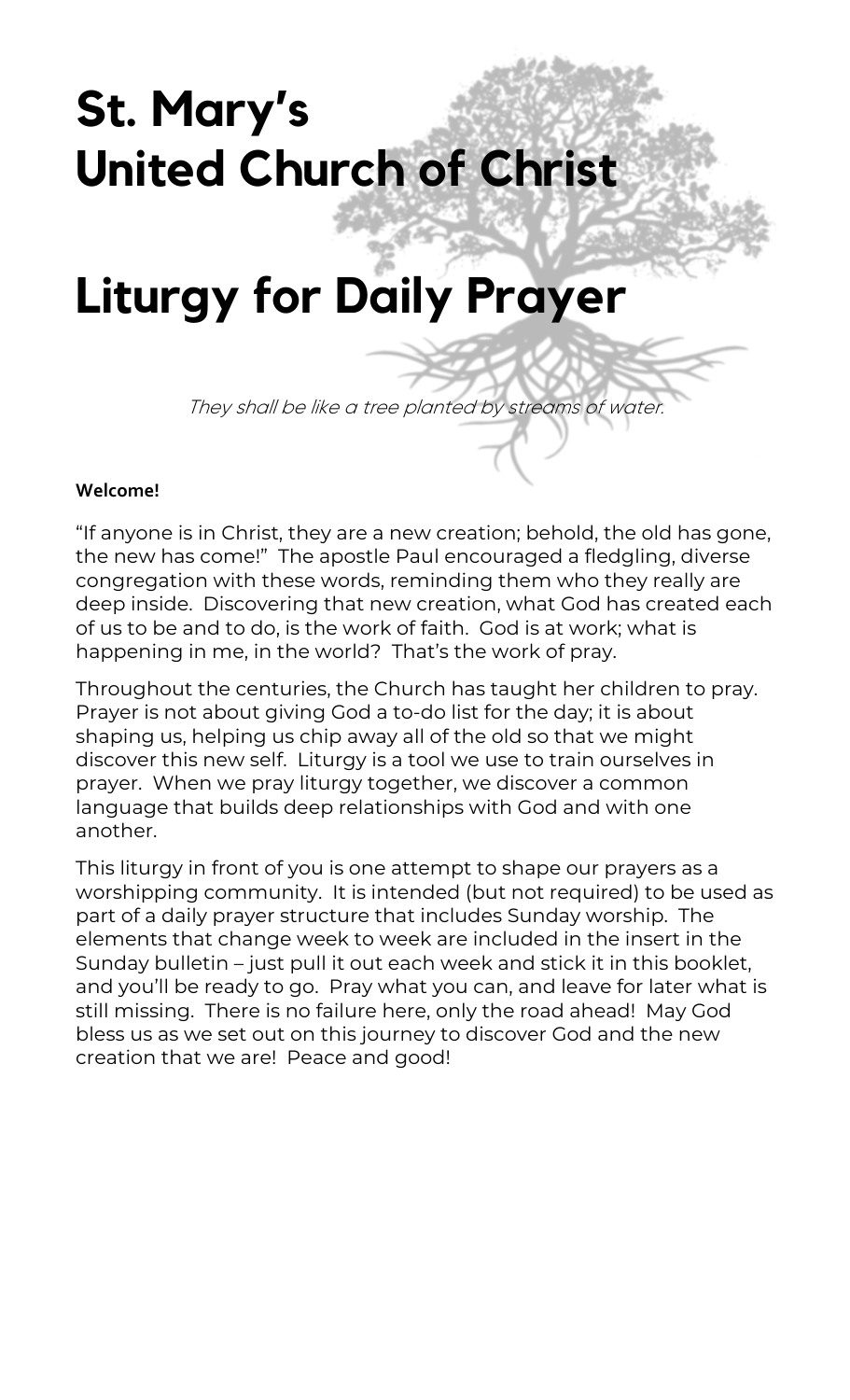## **Gathering**

*Begin in silence, visualizing yourself coming into the presence of God. Then, as you are ready, speak..*

O Lord, let my soul rise up to meet you

As the day rises to meet the sun.

O Lord, open my lips,

And my mouth will declare your praise.

Glory be to the Father, and to the Son, and to the Holy Spirit;

as it was in the beginning, is now, and will be forever, Amen.

#### Opening Sentences (choose one or more)

Therefore, if anyone is in Christ, he is a new creation; the old has gone, the new has come! (2 Cor. 5)

Let the words of my mouth, and the meditations of my heart, be acceptable in your sight; O Lord, my strength and my redeemer. (Ps. 19)

O send out your light and your truth, that they may lead me, and bring me to your holy hill, and to your dwelling. (Ps. 43)

This is the day which the Lord has made; we will rejoice and be glad in it! (Ps. 118)

If you have been raised with Christ, seek the things which are above, where Christ sits on the right hand of God. (Colossians 3)

#### Psalm 95 or Psalm 100

*Psalm 95* O come, let us sing to the Lord; let us make a joyful noise to the rock of our salvation! Let us come into his presence with thanksgiving; let us make a joyful noise to him with songs of praise! For the Lord is a great God, and a great King above all gods. In his hand are the depths of the earth; the heights of the mountains are his also. The sea is his, for he made it, and the dry land, which his hands have formed. O come, let us worship and bow down, let us kneel before the Lord, our Maker! For he is our God, and we are the people of his pasture, and the sheep of his hand. O that today you would listen to his voice! Do not harden your hearts, as at Meribah, as on the day at Massah in the wilderness, when your ancestors tested me, and put me to the proof, though they had seen my work. For forty years I loathed that generation and said, "They are a people whose hearts go astray, and they do not regard my ways."

Therefore in my anger I swore, "They shall not enter my rest."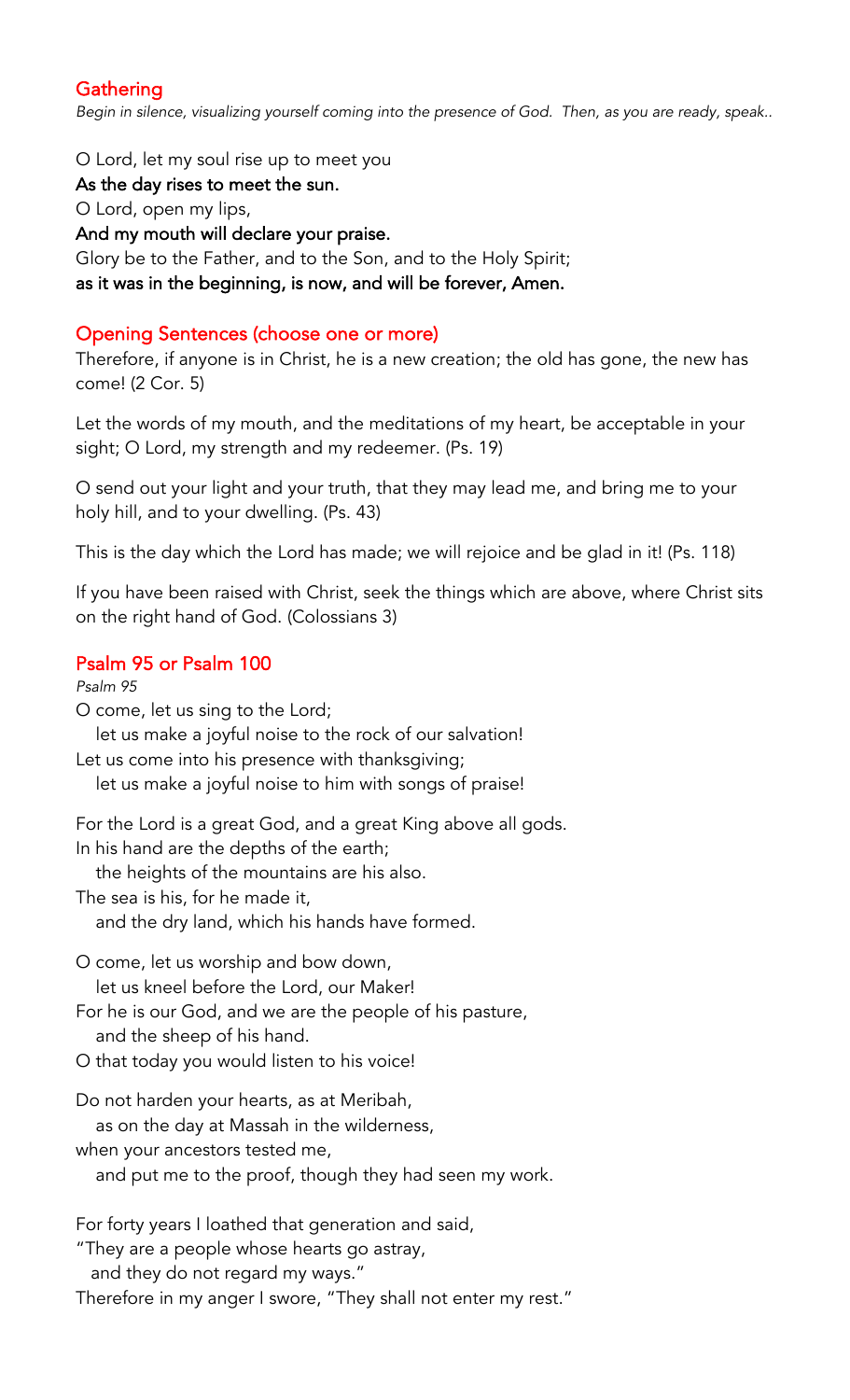*Psalm 100* Make a joyful noise to the Lord, all the earth. Worship the Lord with gladness; come into his presence with singing.

Know that the Lord is God. It is he that made us, and we are his; we are his people, and the sheep of his pasture.

Enter his gates with thanksgiving, and his courts with praise. Give thanks to him, bless his name. For the Lord is good; his steadfast love endures forever, and his faithfulness to all generations.

## Psalm of the Day

## Readings

## **Benedictus**

Blessed be the Lord the God of Israel, who has come to his people and set them free. He has raised up for us a mighty Savior, born of the house of his servant David. Through his holy prophets God promised of old to save us from our enemies, from the hands of all that hate us,

To show mercy to our ancestors, and to remember his holy covenant. This was the oath God swore to our father Abraham: to set us free from the hands of our enemies, Free to worship him without fear, holy and righteous in his sight all the days of our life. And you, child, shall be called the prophet of the Most High, for you will go before the Lord to prepare his way, To give his people knowledge of salvation by the forgiveness of all their sins.

In the tender compassion of our God the dawn from on high shall break upon us, To shine on those who dwell in darkness and the shadow of death, and to guide our feet into the way of peace.

### **Beatitudes**

Blessed are the poor in spirit, for theirs is the kingdom of heaven. Blessed are they who mourn, for they will be comforted. Blessed are the meek, for they will inherit the land. Blessed are they who hunger and thirst for righteousness, for they will be satisfied. Blessed are the merciful, for they will be shown mercy. Blessed are the clean in heart, for they will see God. Blessed are the peacemakers, for they will be called children of God. Blessed are they who are persecuted for the sake of righteousness, for theirs is the kingdom of heaven.